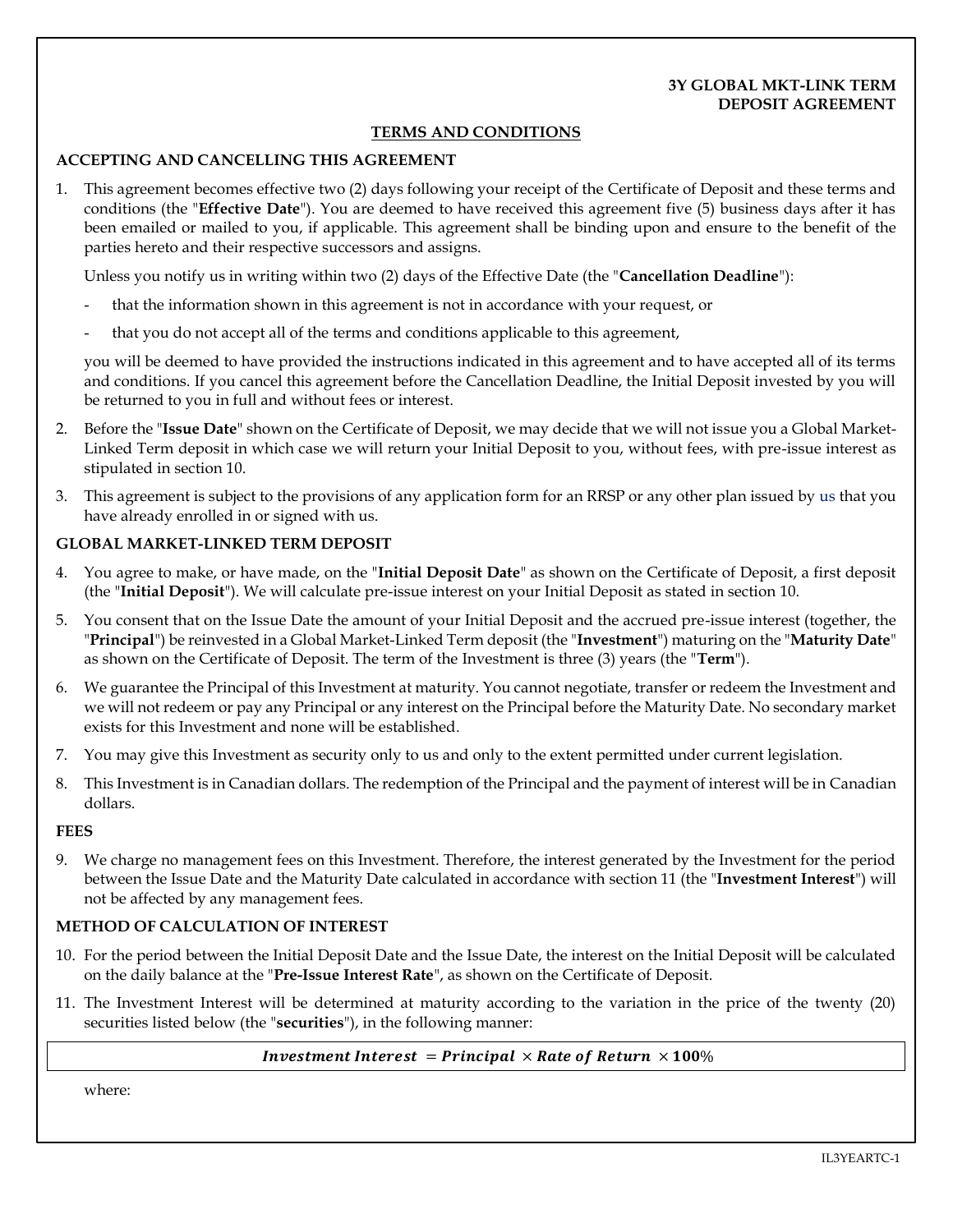"**Principal**" means the amount of your Initial Deposit together with the pre-issue interest accrued between the Initial Deposit Date and the Issue Date.

"**Rate of Return**" means the Performance Rate (as calculated using the formula below), expressed as a percentage, but subject to a maximum rate equal to the Maximum Rate of Return and a minimum rate equal to the Minimum Guaranteed Interest Rate.

"**Maximum Rate of Return**" means the maximum rate of return on the Investment, as specified on the Certificate of Deposit.

"**Minimum Guaranteed Interest Rate**" means the minimum rate of return on the Investment, as specified on the Certificate of Deposit.

"**100%**" refers to the rate of participation in the growth of the securities.

Performance  $= \left[\left(\frac{Valuation \; CP}{Initial \; CP} \; for \; S^1 + \frac{Valuation \; CP}{Initial \; CP} \; for \; S^2 + \cdots \; \frac{Valuation \; CP}{Initial \; CP} \; for \; S^{20}\right) \times \frac{1}{20}\right] - 1$ 

**AND**

where:

"**Valuation CP**" means, in respect of a security, the average of the Closing Prices of a security occurring on June 10, 2025, July 07, 2025, and August 5, 2025 (or, if a Closing Price is unavailable on any such date, on the following day on which a Closing Price is available).

"**Initial CP**" means the Closing Price of a security on August 5, 2022.

"**S1**" – "**S20**" refers to each of the twenty (20) securities, as listed below.

"**Closing Price**" means, in respect of a security on a particular date, the official closing price for that security on such date as announced by the relevant stock exchange or trading system.

Here are the twenty (20) securities. This list of securities is pre-established and non-negotiable, and subject to change only in accordance with section [22.](#page-3-0) Each security has the same weighting in the portfolio. We give no opinion on the future price of the securities.

| Security       |                                                          | <b>Stock Market</b>         | Currency           | Security        |                                                            | <b>Stock Market</b>         | Currency             |
|----------------|----------------------------------------------------------|-----------------------------|--------------------|-----------------|------------------------------------------------------------|-----------------------------|----------------------|
| S <sup>1</sup> | Abbott Laboratories (ABT<br>UN EOUITY)                   | <b>NYSE</b><br>(New York)   | American<br>Dollar | S <sup>11</sup> | McDonald's Corporation<br>(MCD UN EQUITY                   | <b>NYSE</b><br>(New York)   | American<br>Dollar   |
| $S^2$          | Allianz SE (ALV GY<br>EQUITY)                            | <b>XETRA</b><br>(Frankfurt) | Euro               | S <sup>12</sup> | Nestle SA (NESN SE<br>EQUITY)                              | <b>SIX</b><br>(Zurich)      | Swiss Franc          |
| S <sup>3</sup> | BCE Inc. (BCE CT EQUITY)                                 | <b>TSX</b><br>(Toronto)     | Canadian<br>Dollar | S <sup>13</sup> | Nintendo Company Limited<br>(7974 JT EQUITY)               | <b>TPX</b><br>(Tokyo)       | Japanese<br>Yen      |
| S <sub>4</sub> | <b>BNP Paribas SA (BNP FP)</b><br>EOUITY)                | <b>EPA</b><br>(Paris)       | Euro               | S <sup>14</sup> | Restaurant Brands<br>International Inc. (QSR CT<br>EQUITY) | <b>TSX</b><br>(Toronto)     | Canadian<br>Dollar   |
| S <sup>5</sup> | Canadian National Railway<br>Company (CNR CT<br>EQUITY)  | <b>TSX</b><br>(Toronto)     | Canadian<br>Dollar | S <sup>15</sup> | Rio Tinto Limited (RIO AT<br>EOUITY)                       | <b>SSE</b><br>(Sydney)      | Australian<br>Dollar |
| S <sub>6</sub> | Hewlett Packard Enterprise<br>Company (HPE UN<br>EQUITY) | <b>NYSE</b><br>(New York)   | American<br>Dollar | S <sup>16</sup> | Sanofi (SAN FP EQUITY)                                     | EPA<br>(Paris)              | Euro                 |
| $S^7$          | Iberdrola SA (IBE SQ<br>EQUITY)                          | <b>MADX</b><br>(Madrid)     | Euro               | S <sub>17</sub> | Siemens AG (SIE GY<br>EQUITY)                              | <b>XETRA</b><br>(Frankfurt) | Euro                 |
| S <sub>8</sub> | Intel Corporation (INTC UW<br>EQUITY)                    | NASDAQ GS                   | American<br>Dollar | S <sub>18</sub> | Swisscom AG (SCMN SE<br>EOUITY)                            | <b>SIX</b><br>(Zurich)      | Swiss franc          |
| S <sup>9</sup> | Koninklijke Philips NV<br>(PHIA NA EQUITY)               | <b>FN</b><br>(Amsterdam)    | Euro               | S <sup>19</sup> | Wesfarmers Limited (WES<br>AT EQUITY)                      | <b>SSE</b><br>(Sydney)      | Australian<br>Dollar |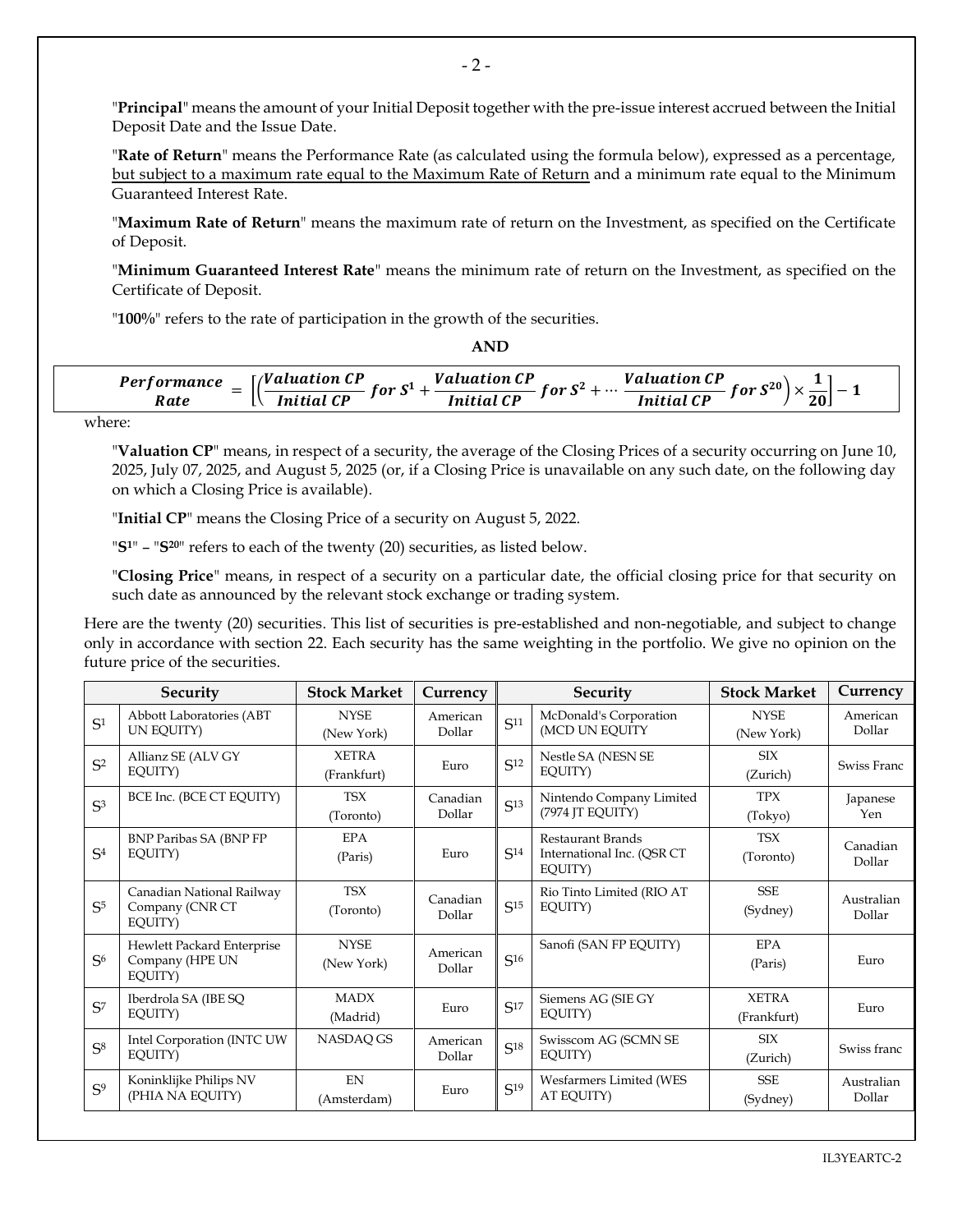| <b>Security</b> |                                                      | <b>Stock Market</b>    | Currency           | Security       |                                       | <b>Stock Market</b> | Currency |
|-----------------|------------------------------------------------------|------------------------|--------------------|----------------|---------------------------------------|---------------------|----------|
| S <sub>10</sub> | Manulife Financial<br>Corporation (MFC CT<br>EOUITY) | <b>TSX</b><br>Toronto) | Canadian<br>Dollar | $\mathsf{C}20$ | Wolters Kluwer NV (WKL)<br>NA EQUITY) | (Amsterdam)         | Euro     |

- 3 -

#### **INTEREST LIMIT**

- 12. The Investment Interest is subject to a maximum as described in section 11. At maturity, if the Performance Rate of the securities is higher than the Maximum Rate of Return, then the Investment Interest paid will be capped to match the Maximum Rate of Return.
- 13. The Performance Rate does not take into account the payment of dividends or distributions on shares or other securities included in the securities.

## **RISK AND SUITABILITY**

- 14. Since the Investment Interest is tied to changes in the market, this Investment carries a higher level of risk than a traditional fixed-rate investment. It is possible that the Performance Rate of the securities may be nil at maturity and only interest at the Minimum Guaranteed Interest Rate could be paid. This Investment is different from traditional fixed-rate investments because it does not guarantee a return determined in advance. Also, the Performance Rate based on the performance of the securities can only be known at maturity and is a function of the appreciation (if any) of the securities, which could be subject to major fluctuations in the capital markets. Consequently, we can guarantee only the Minimum Guaranteed Interest Rate at the Maturity Date.
- 15. The Investment Interest will not be affected by changes in exchange rates, even if the security prices are published in foreign currencies.
- 16. The Investment is not a direct investment in the securities. Therefore, you are not entitled to the rights or the benefits of a shareholder, such as the right to receive distributions or dividends or the right to vote or attend shareholders' meetings.
- 17. The Investment Interest is calculated based on an average of certain Closing Prices of each security as described in Section 11. Consequently, the Investment Interest paid out at maturity may not reflect the rate of return on each security between the Issue Date and the Maturity Date.
- 18. Given the features of this kind of investment, as a potential purchaser, you should consult your advisor to make sure that such an investment meets your investment objectives.
- 19. This Investment could be a sound investment if your investment horizon is at least as long as the Term and you also intend to keep it until the Maturity Date. It also could be a sound choice if you wish to diversify your investments and wish to gain exposure to the capital markets. **However, this Investment is not suitable if you require an income during the Term.**

#### **NON-REDEEMABLE PRIOR TO MATURITY**

20. **You cannot negotiate, transfer or redeem the Investment and we will not redeem or pay any principal and interest before the Maturity Date.**

#### **RENEWAL AND REDEMPTION OF PRINCIPAL AT MATURITY**

21. On the Maturity Date, unless you notify us to the contrary no later than the fifth (5th) business day prior to such date, the Principal and any interest will be dealt with in accordance with the "**Action at Maturity**" instruction shown on the Certificate of Deposit.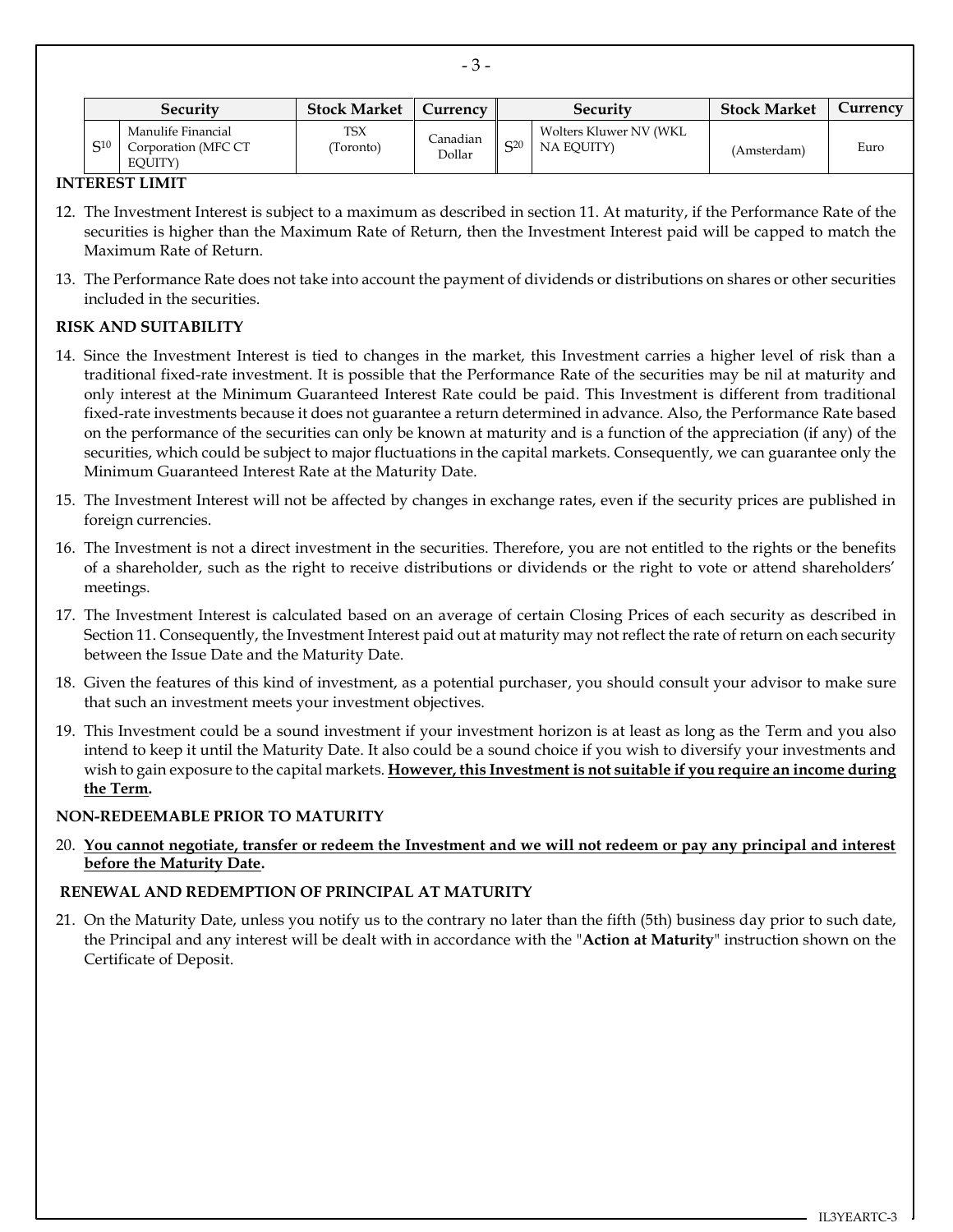## **EXTRAORDINARY EVENTS**

<span id="page-3-0"></span>22. You acknowledge that a disruption in capital markets (e.g. transactions halted due to a sharp drop in, or a problem with the publication of, security prices), a change in the calculation, publication or numeric form of security prices (e.g. a merger, a stock split), securities facing some financial hardship (e.g. company bankruptcy) or any other extraordinary event or circumstance out of our control and having a significant impact on product management (an "**Extraordinary Event**") may occur and affect our capacity to calculate or pay the Investment Interest or to fulfill any other obligation on the date provided for. If we believe, in our sole discretion, that such an event has occurred, you agree that we may depart from the terms and conditions of this agreement and take any action as deemed appropriate and equitable in the circumstances, including, without limitation, the substitution of securities, adjusting, anticipating or deferring the calculation or the payment of the Investment Interest, or determining the Investment Interest in a different manner. We will determine which measures to take in the above-mentioned circumstances, in our sole discretion, and will take reasonable action and will consider the interests of all stakeholders, in particular, without limiting the scope of the foregoing, those of members with products, our other members, and the interests of Coast Capital Savings Federal Credit Union and its affiliates and successors.

Because the Investment includes the Minimum Guaranteed Interest Rate, an Extraordinary Event will not affect this minimum yield.

## **ACCESS TO INFORMATION**

23. All information provided in the Certificate of Deposit and these terms and conditions shall be available on our website and upon your request. Upon your request for information concerning the value of your Investment, we shall provide you with the net asset value of the Investment on the day of request and how that value relates to the interest payable under the Investment, or the last available measure, before the day of request, of the index or reference point on which the interest is determined and how that measure is related to the interest payable under the Investment.

The performance of the securities is posted regularly on our website**.** It is intended for information purposes only. The Investment Interest payable will only be calculated on the Maturity Date. Additional information about Global Market-Linked Term deposits is available on [www.coastcapitalsavings.com](http://www.coastcapitalsavings.com/) or upon request by calling 1-888-517-7000. You may also visit your local branch to speak with an authorized Coast Capital Savings representative. The address of our Help Headquarters is 800 - 9900 King George Blvd, Surrey, BC, V3T 0K7.

## **TAXATION**

24. This Investment is an investment eligible for registered retirement savings plans (RRSPs) and tax-free savings accounts (TFSAs). For Global Market-Linked Term deposits not held in one of the aforementioned registered accounts, the preissue interest calculated in accordance with section [10](#page-0-0) is considered to be interest income for tax purposes for the year the Investment is issued. Interest calculated at the Minimum Guaranteed Interest Rate, as described in section [11,](#page-0-1) must be added annually to your income throughout the entire term of the product, even if it has not yet been paid out. Amounts paid at maturity are considered to be interest income for tax purposes. During the year it is paid, you must add the interest received at maturity to your income, excluding the amounts taxed in previous years. Compliant tax information slips are issued by us for this purpose. **This information is of a general nature and is not intended to be, nor should it be construed to be, legal or tax advice. You should consult with your own tax advisors for more information having regard to your own particular circumstances.**